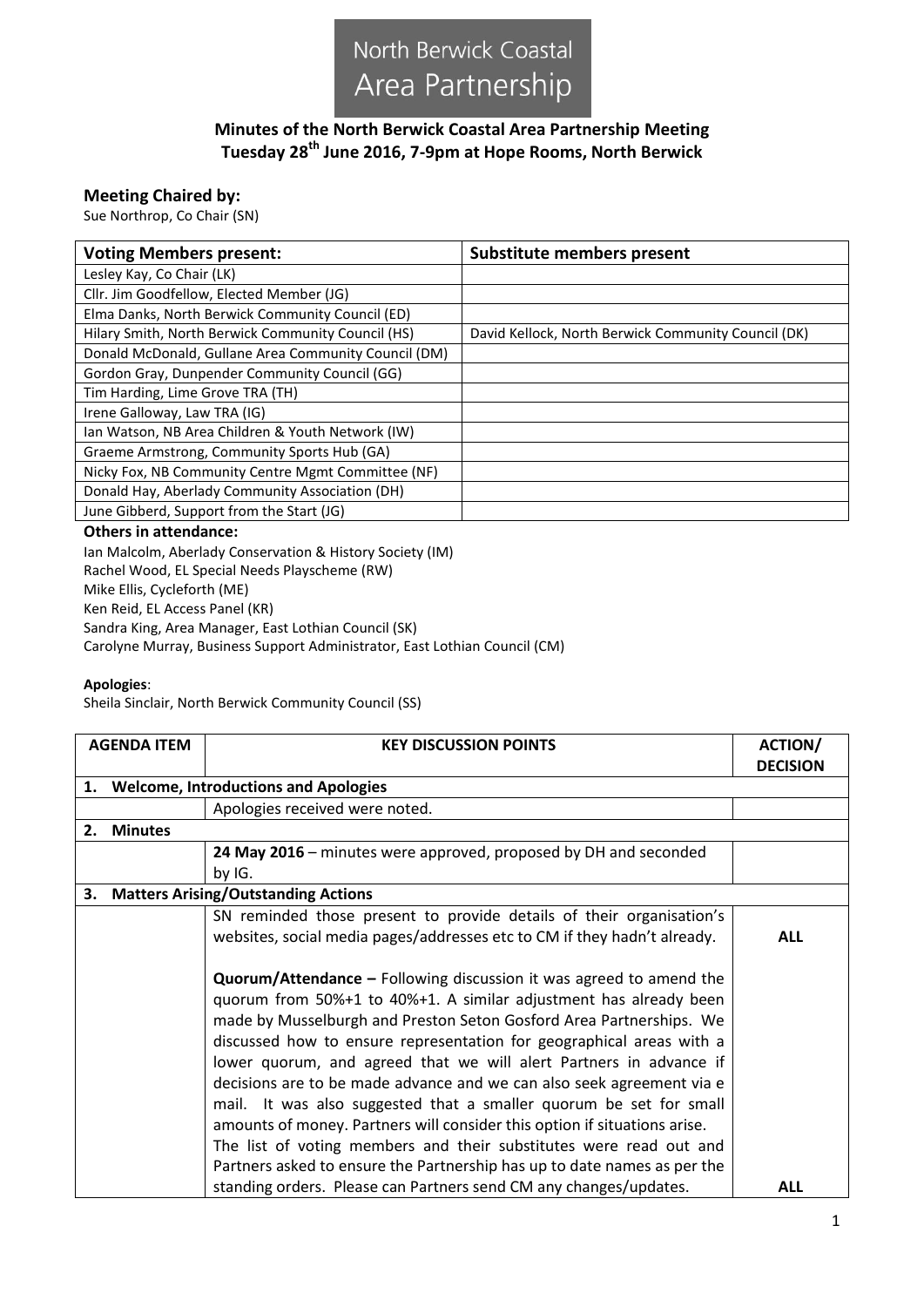| 4. Priorities from Sub Groups |                                                                                                                                                         |       |  |  |
|-------------------------------|---------------------------------------------------------------------------------------------------------------------------------------------------------|-------|--|--|
|                               | <b>NBA Children &amp; Youth Network</b>                                                                                                                 |       |  |  |
|                               | IW reported that the main action's agreed by the network to push                                                                                        |       |  |  |
|                               | forward were                                                                                                                                            |       |  |  |
|                               | Attract backing for Support from the Start (SftS) network - JG added<br>$\overline{\phantom{a}}$                                                        |       |  |  |
|                               | that SftS were exploring the role of a family worker to engage with                                                                                     |       |  |  |
|                               | parents to increase the parent's awareness of their impact on their                                                                                     |       |  |  |
|                               | child's attainment.                                                                                                                                     |       |  |  |
|                               | Support development of mental wellbeing pathway - LK added that<br>$\blacksquare$                                                                       |       |  |  |
|                               | a proposal re guided self help in the high school (had been piloted                                                                                     |       |  |  |
|                               | successfully in Midlothian) had been presented to head teachers in                                                                                      |       |  |  |
|                               | May who had given their full support. Endorsement from the Area                                                                                         |       |  |  |
|                               | Partnership is all that is needed for this to progress. NF noted that                                                                                   |       |  |  |
|                               | the current waiting time in East Lothian for children to see a                                                                                          |       |  |  |
|                               | professional is 50 weeks. LK stressed that this proposal is not a                                                                                       |       |  |  |
|                               | medicalised one but instead based on early prevention.                                                                                                  |       |  |  |
|                               | Set up steering group to attract funding for a youth centre and<br>$\overline{\phantom{a}}$                                                             |       |  |  |
|                               | youth shelter.                                                                                                                                          |       |  |  |
|                               | To increase access to employability, life skills and opportunities for all                                                                              |       |  |  |
|                               | young people to enhance their skills and experience.                                                                                                    |       |  |  |
|                               |                                                                                                                                                         |       |  |  |
|                               | On the Move Sub Group                                                                                                                                   |       |  |  |
|                               | LK reported that the top 4 priorities identified by the sub group were                                                                                  |       |  |  |
|                               | Clear signage to car parks at entrances to North Berwick                                                                                                |       |  |  |
|                               | Conduct feasibility study re pedestrianisation of North Berwick High<br>$\overline{\phantom{a}}$                                                        |       |  |  |
|                               | Street at peak times                                                                                                                                    |       |  |  |
|                               | Wander bus<br>$\overline{\phantom{a}}$                                                                                                                  |       |  |  |
|                               | New path/cycle path for Ballencrieff/Aberlady                                                                                                           |       |  |  |
|                               | The first 3 priorities had been agreed as shared priories at the recent                                                                                 |       |  |  |
|                               | joint OPN and OTM meeting.                                                                                                                              |       |  |  |
|                               | <b>Older People's Network</b>                                                                                                                           |       |  |  |
|                               | SN reported that 3 main priorities had been identified by the OPN                                                                                       |       |  |  |
|                               | Transport eg rebalancing the relationship between people and                                                                                            |       |  |  |
|                               | cars on North Berwick High Street (linked to the Upstream                                                                                               |       |  |  |
|                               | Project)                                                                                                                                                |       |  |  |
|                               | Day Centres, working with ED and Eric March re local activities,                                                                                        |       |  |  |
|                               | supporting volunteers, introducing new technology                                                                                                       |       |  |  |
|                               | Community support - tackling social isolation, promoting multi                                                                                          |       |  |  |
|                               | generational working and community services                                                                                                             |       |  |  |
|                               |                                                                                                                                                         |       |  |  |
|                               | <b>Community Sports Hub</b>                                                                                                                             |       |  |  |
|                               | GA reported that the support was sought from the area partnership to                                                                                    |       |  |  |
|                               | help raise the profile of local sports clubs. A draft leaflet advertising local<br>sports clubs was circulated for comment and the members were advised |       |  |  |
|                               | that help to fund the cost of this leaflet would be beneficial also. The                                                                                |       |  |  |
|                               | community sports hub is also looking for advice on how to spread the                                                                                    |       |  |  |
|                               | word of clubs and one initial idea has been banners at the Recreation                                                                                   |       |  |  |
|                               | Park highlighting what clubs use the space and how to contact them.                                                                                     |       |  |  |
|                               | It was agreed that the area partnership would support the hub and                                                                                       |       |  |  |
|                               | would fund the leaflet. GA to provide costing details to CM.                                                                                            | GA/CM |  |  |
|                               |                                                                                                                                                         |       |  |  |